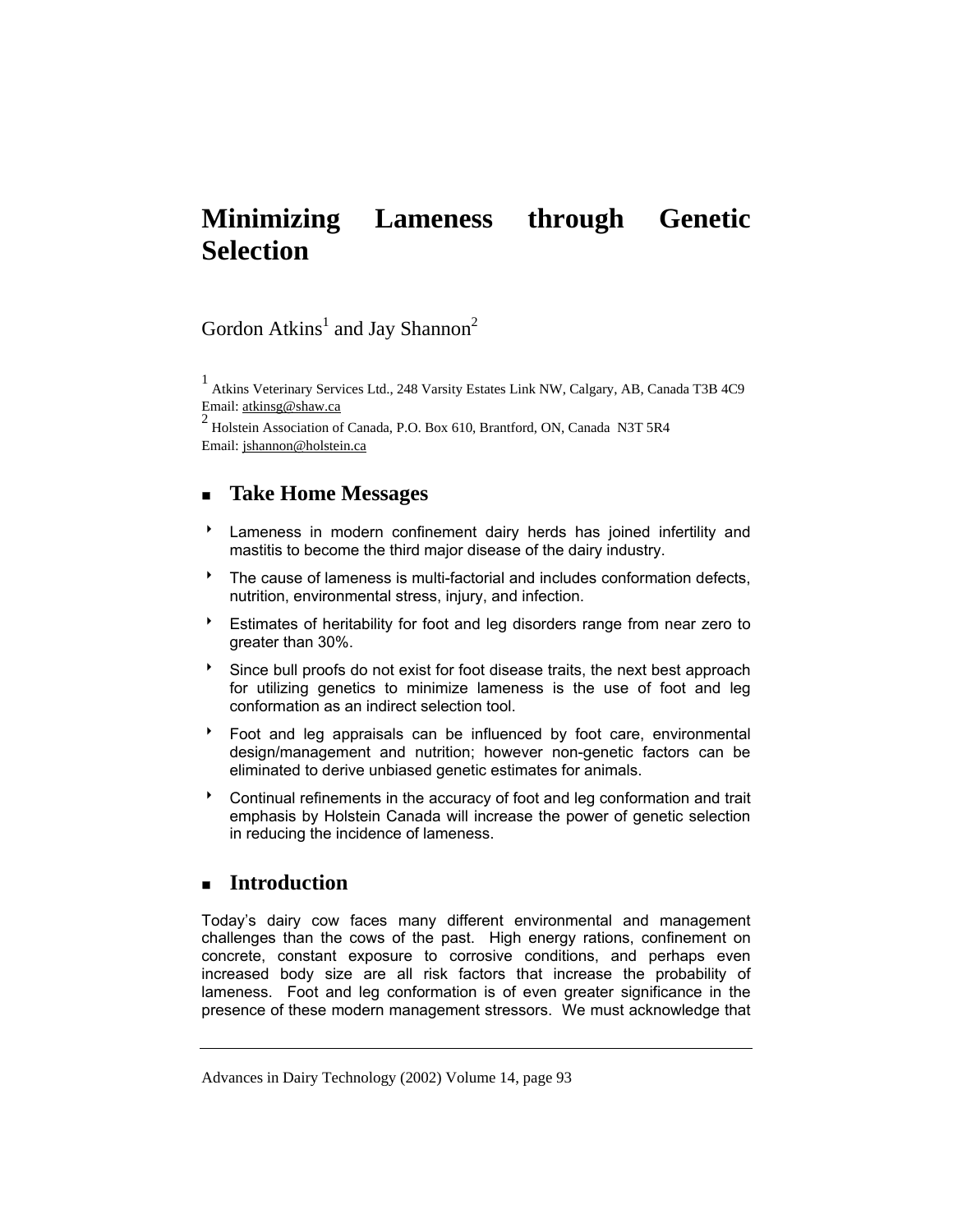foot and leg conformation is somewhat subjective, influenced by various management practices such as foot trimming and nutrition, and has a less predictable heritability than measured indices such as milk production or stature. However, despite these shortfalls, the heritability of foot and leg traits is adequate to obtain a reliable estimate of breeding values. The accuracy of the breeding values is increased by the size of the population and the consistency of the conformation evaluation. In order to fully understand the principles of reducing lameness with genetic selection, it is necessary to become familiar with the anatomy and biomechanics of the normal foot and leg.

# **Anatomy and Biomechanics of the Foot and Leg**

The foot consists of two inside digits with the outside claw being slightly larger on the hind feet and the medial claw being slightly larger on the front feet. The claw consists of three basic tissue components**: Hoof, Corium,** and **Bone**.



**Figure 1: The three basic tissues of the foot**  *(Blowey, R.W. 1998 Cattle Lameness & Hoofcare)* 

The hoof can also be subdivided into three components: **Wall, Sole,** and **Heel**. The horn of the wall meets the horn of the sole at a cemented junction known as the white line. It runs from the bulb of the heel to the toe and then back along the first third of the inside wall. The wall is separated into the abaxial or outside portion and the axial or inside portion. The relationship between these components is illustrated in the following diagram: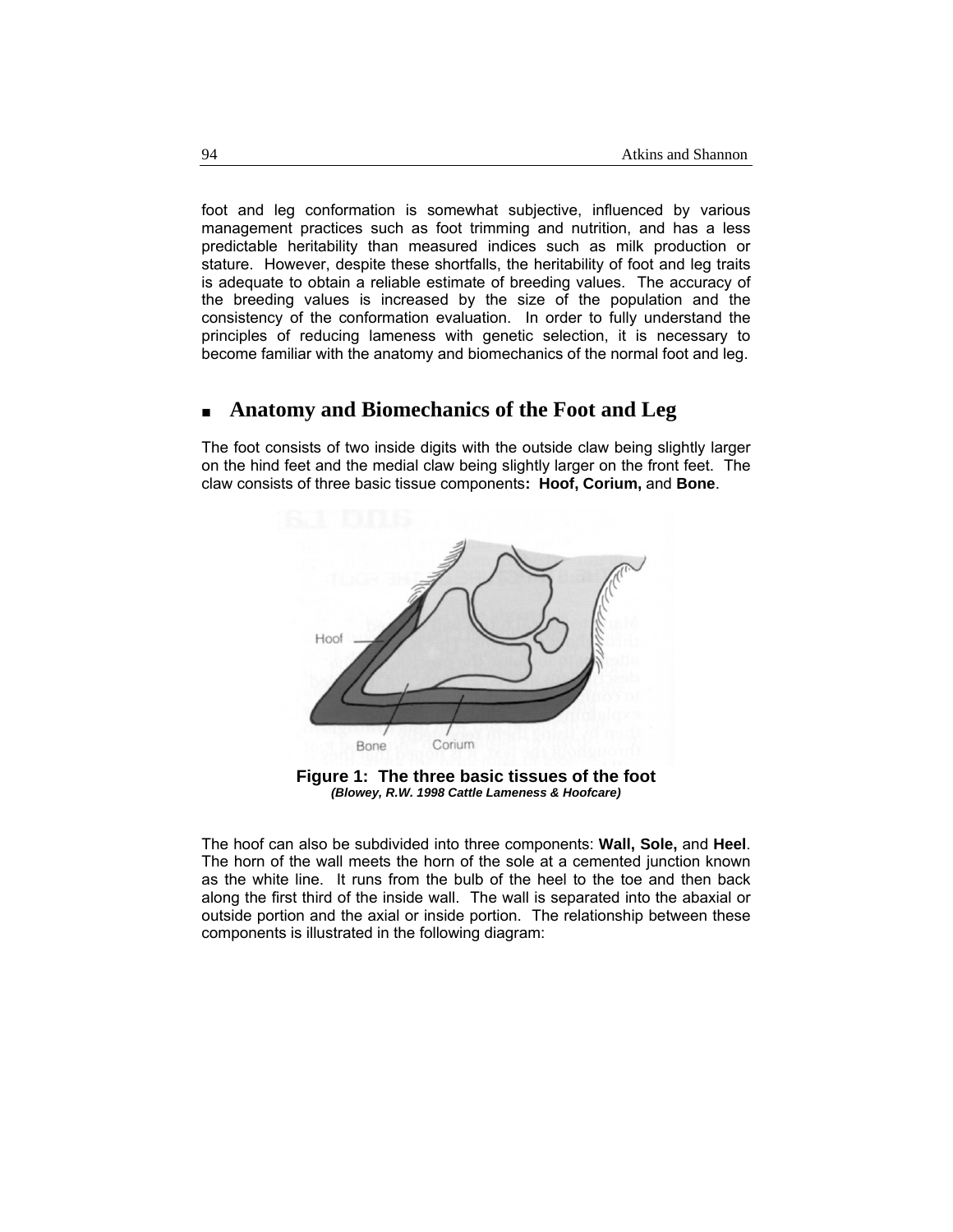

**Figure 2: Foot anatomy viewed from the sole** 

The corium is the support tissue of the foot. It contains blood vessels and nerves for the hoof and pedal bone and it carries the nutrients for the horn and periosteum. The corium is under pressure between the pedal bone and the horny sole of the weight-bearing claw (see Figure 4).

On a smooth hard surface the claw contacts the ground on the abaxial surface of the wall, the axial surface of the wall, and the horn of the heel (see Figure 3). If the walking surface is soft (such as pasture), the sole will also form part of the weight-bearing surface. In the rear feet, the axial part of the heel of the inner claw is usually less developed than the corresponding area of the outer claw and as a result the heel of the medial claw has a smaller weight-bearing surface. The axial weight-bearing border of the wall extends further along the inside of the toe on the outer claw when compared with the inne claw. As a result the outer claw on the hind foot has a larger weight bearing surface and therefore, more stability. This difference is not noted on the front feet where both claws appear to be equally stable and able to bear weight.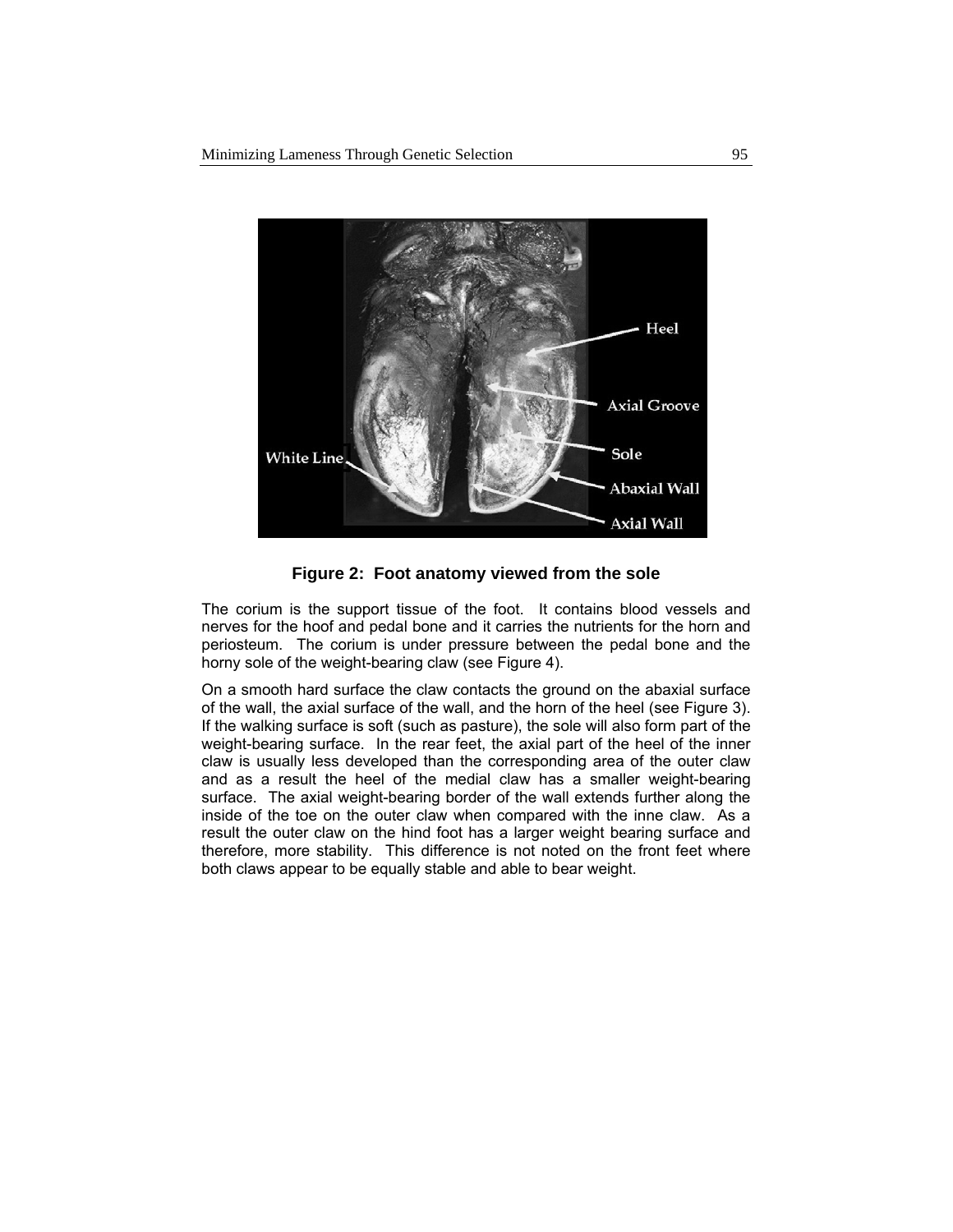

**Figure 3: Weight bearing surfaces of each claw of a hind foot**  *(Blowey, R.W. 1998 Cattle Lameness & Hoofcare)* 



**Figure 4: The corium under pressure between pedal bone and the sole (Raven, E.T. 1989 Cattle Foot Care and Trimming)** 

The concept of loading of the corium has been supported by the results of microscopic research carried out on the corium and helps to explain the defect that is often found in claws under the axial edge of the posterior margin of the pedal bone (see Figure 5).



**Figure 5: The vulnerable spot for trauma to the corium (Raven, E.T. 1989 Cattle Foot Care and Trimming)**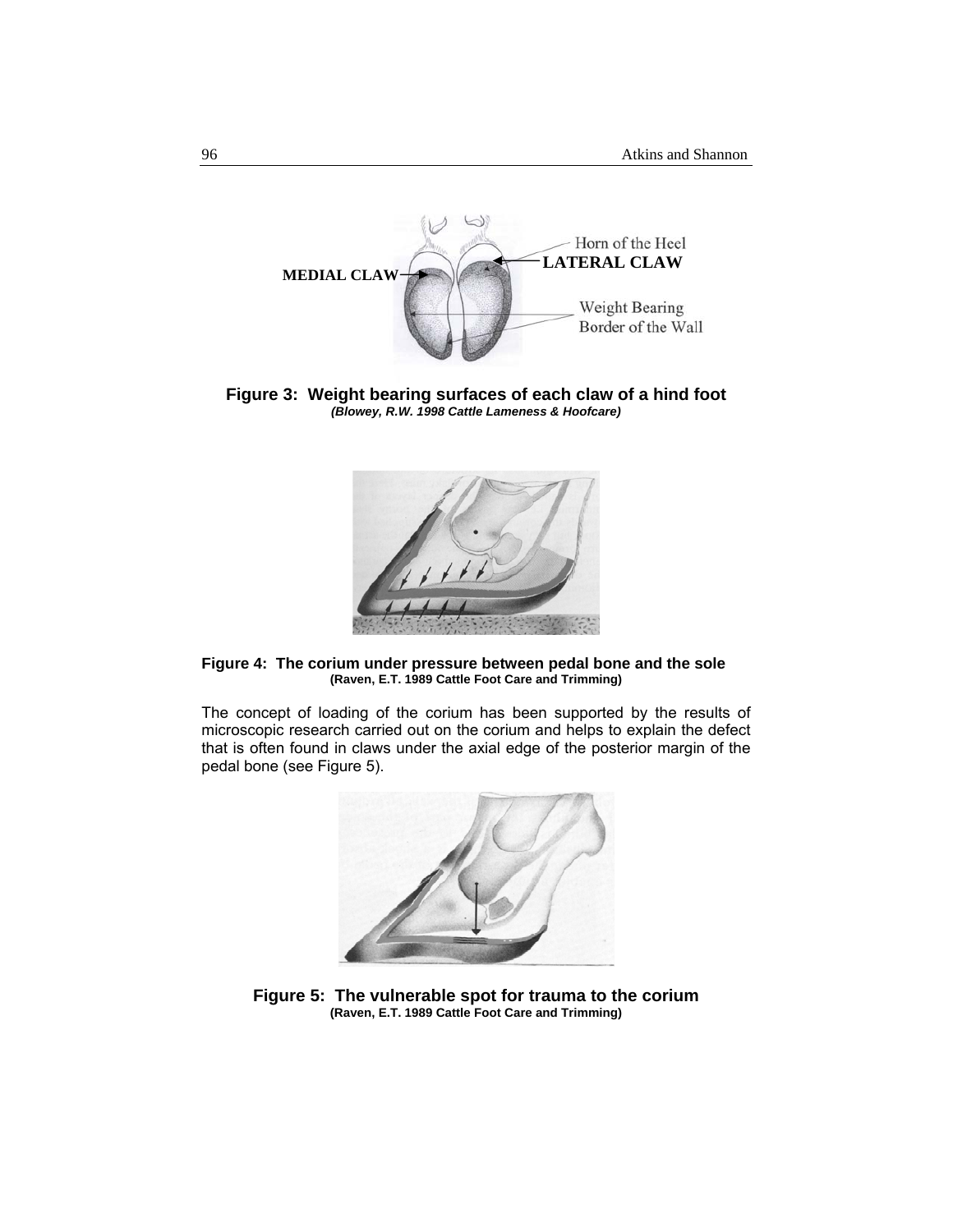With overgrowth of the hoof plus the fact that the claw is less developed on the axial side, the result is an unstable claw which tilts backwards and over on the inside. This resulst in a sagging of the pedal bone creating extra pressure on the posterior margin particularly on the inside or axial edge (see Figure 6).



**Figure 6: Hoof overgrowth resulting in increased trauma to the corium (Raven, E.T. 1989 Cattle Foot Care and Trimming)** 

The resulting bleeding from the corium disrupts the integrity of the horn formation and results in the significant hoof defect portrayed in Figure 7.



**Figure 7: Typical sole defect resulting from trauma to the corium (Raven, E.T. 1989 Cattle Foot Care and Trimming)** 

Research indicates that 86% of all lameness involves the hind foot and that 85% of all hind leg lameness involves the outside claw (Blowey, R.W. 1998). To understand the reason for these unique results, it is necessary to evaluate the biomechanics of movement in the hind legs. The hind legs are connected to the pelvis by a fixed and relatively inflexible ball and socket joint. While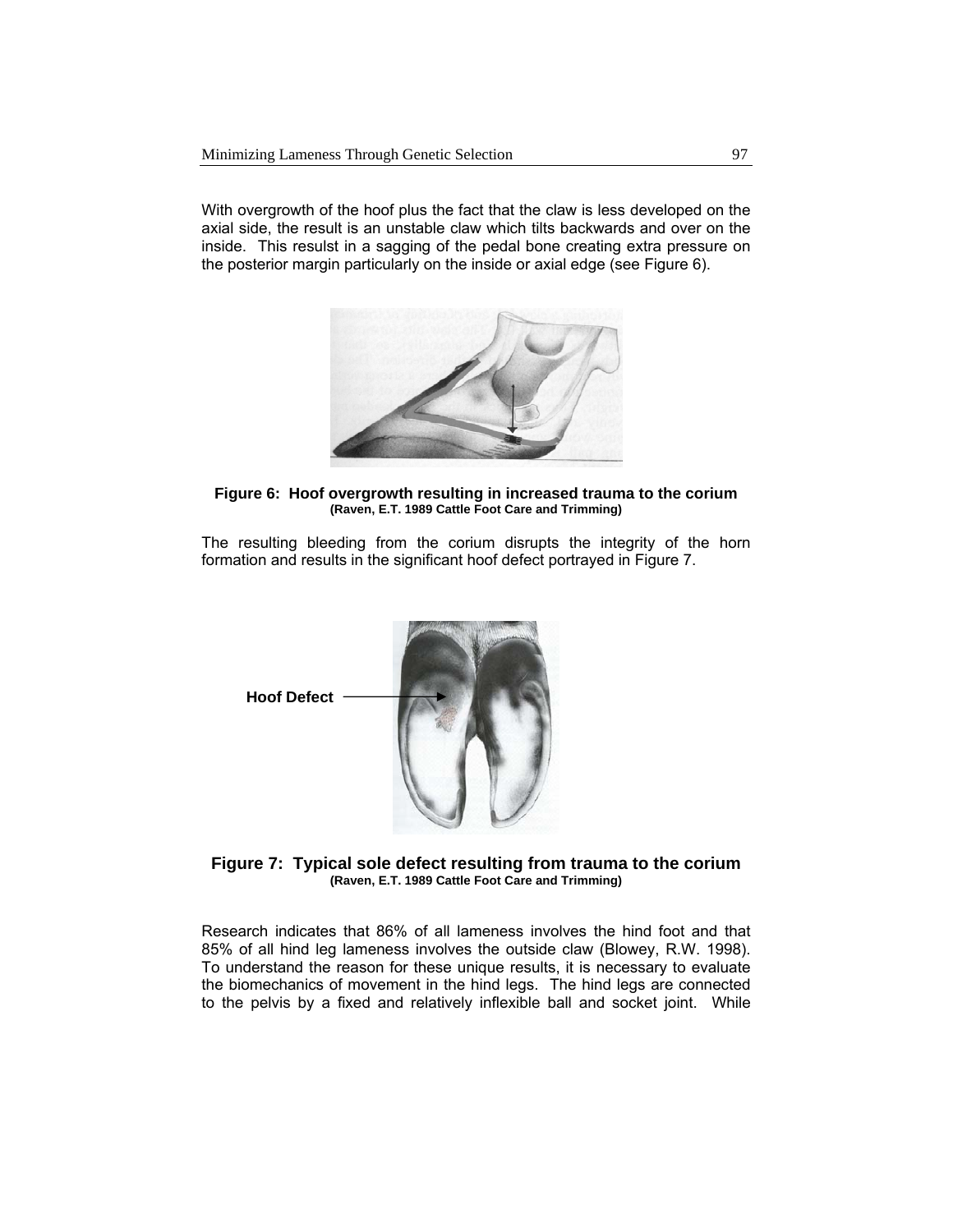standing, the weight should be distributed equally to each hind leg and equally to each claw (50 vs. 50 in Figure 8) assuming good level trimming.



**Figure 8: (Raven, E.T. 1989 Cattle Foot Care and Trimming)** 

During motion the centre of gravity shifts from side to side and the weight bearing by each hind foot varies with the movement (120 vs. 80 in Figure 9).



**Figure 9: (Raven, E.T. 1989 Cattle Foot Care and Trimming)**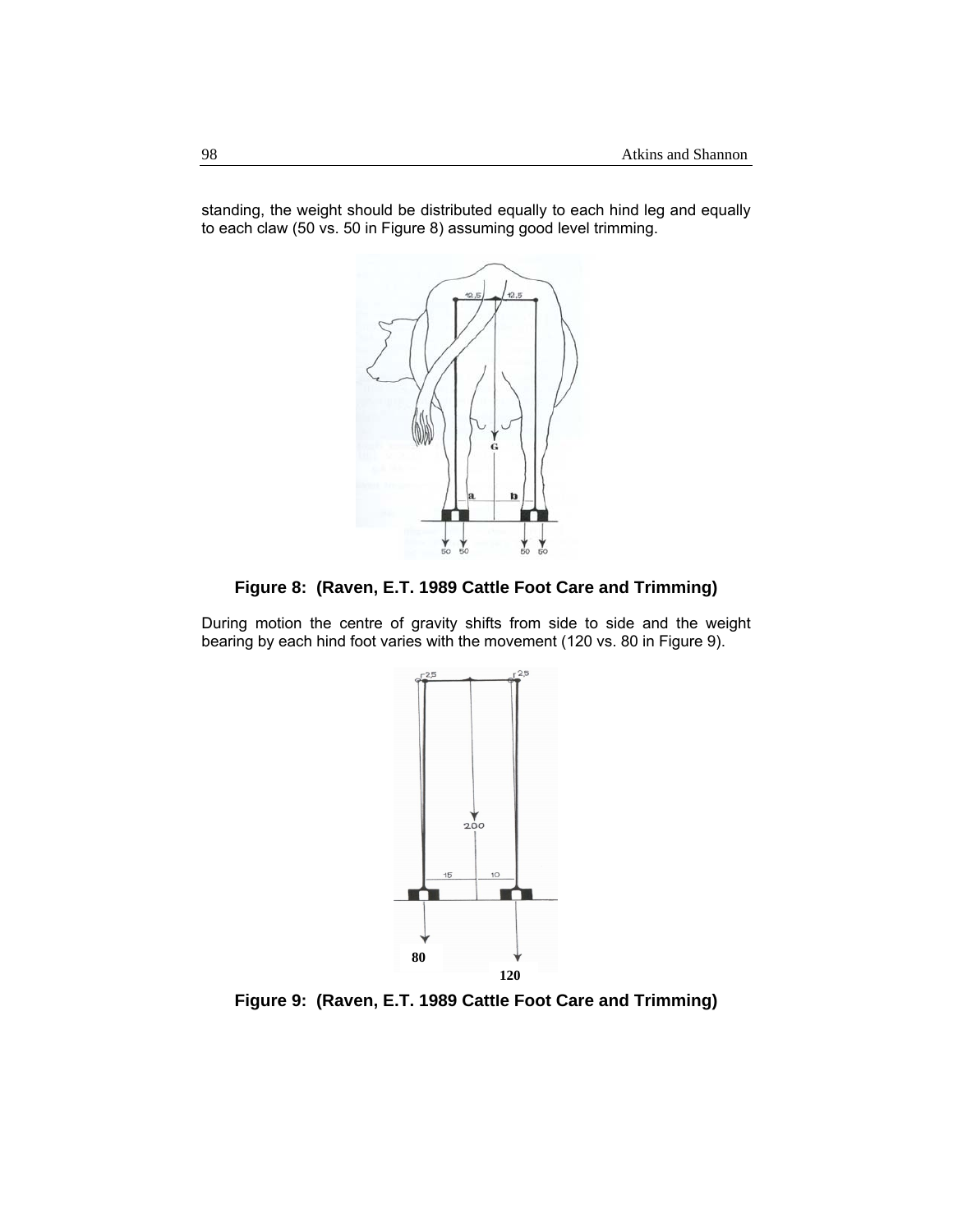In addition, the weight bearing of the individual claws also varies widely. The outside claw of the weight bearing hind leg carries considerably more weight than the inside claw (72 vs. 32 in Figure 10). The load on the inner claw of each hind leg is far more even (48 vs. 48 in figure 10). It can therefore be concluded that the outer hind claw is more heavily stressed. The cow has responded to this by producing an outside claw that is larger than the inside and the horn of the heel and sole are thicker. Even with these adaptations, the result of increased stress is increased lameness.



**Figure 10: (Raven, E.T. 1989 Cattle Foot Care and Trimming)** 

# **Herd Conformation Analysis**

Conformation appraisal is a detailed evaluation of the observable physical structure of an animal's conformation, partitioned into the main structural components called the animal's scorecard: Frame/Capacity, Rump, Feet and Legs, Mammary System and Dairy Character (Holstein Association of Canada 2001).

Traditionally, the primary focus of the classification system was the overall Final Class. Great importance was placed on whether an animal was GP, VG or EX, and not as much emphasis on the detailed appraisals that describe the strengths and weaknesses. Classification was mostly used for valuing livestock and providing elite breeders with an official stamp that an animal was worthy of becoming future breeding stock. Detailed appraisals were often ignored with little effort made to use the information to develop average herds.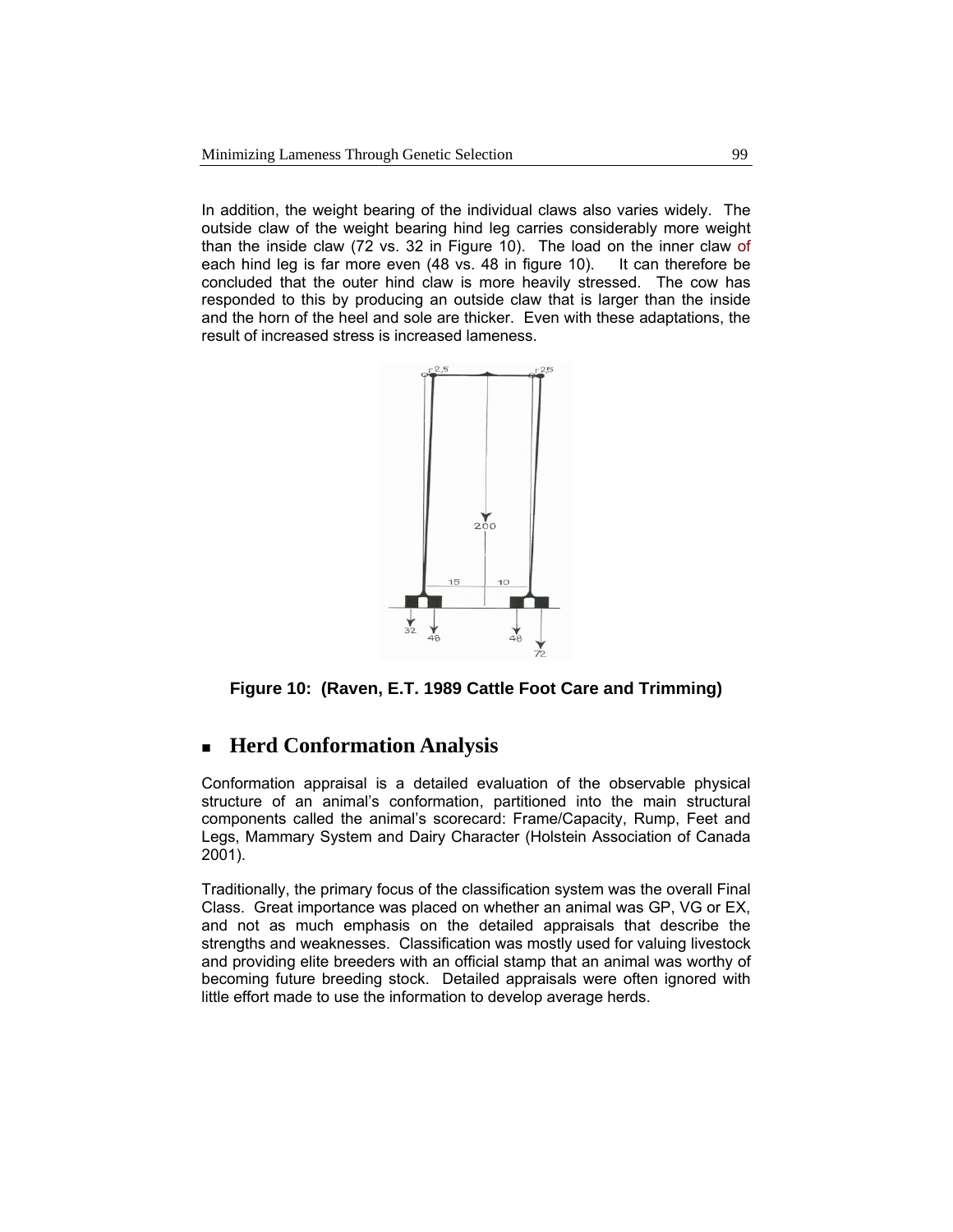The past decade has seen a dramatic shift in the use of classification as a herd improvement tool. Though final class is still important and prestigious, the main focus of the program today is on a comprehensive set of descriptive traits that describe the strengths and weaknesses of an animal and their contribution in sire proofs.

If you equate a dairy cow to a piece of machinery in a factory, increased output in a more stressing environment places more wear and tear on the parts. The environment and machine operation can be enhanced, however the optimal solution might be to build a better machine that is more resistant and lasts longer. In terms of cows, advances in management, housing, nutrition, and genetics have pushed the cow to levels far beyond what was thought possible. Similar to building a better machine, the goal through genetic selection should be to modify the structure (conformation) of the animal to be more resistant and functional in the modern confinement systems so maximum genetic and management gains can be sustained.

The result is a strong relationship between conformation and herd life, where early observations on conformation can be used as good predictors of future limitation in animal herd life. Conformation can be used for management and culling, but most commonly, in corrective mating to improve the health and longevity of future generations.

# **Principles of Foot and Leg Conformation**

In terms of involuntary culling, after reproductive problems (6.1% of all reasons for culling), the next most common reasons for culling are udder breakdown and milking problems (2.8%), mastitis and high somatic cell count (2.3%) and lameness (1.9%) (Duur et al 1997). For this reason, Feet and Legs receive a 20% weighting in final score, second only to Mammary System at 40%. Feet and Legs consist of foot traits and leg traits. Two official foot traits are foot angle and heel depth. Legs are evaluated based on their bone quality and the views of the rear legs from the side and rear. Each of these traits will be considered.

#### **Foot Angle**

Foot Angle receives a 25% weighting in the Feet and Legs score. It measures the angle between the front of the hoof wall and the sole. McDaniel (1994) concluded that three separate comprehensive studies showed higher claw angles were positively correlated with increased herd life. Foot angle can be measured for research purposes using a universal protractor and the ideal angle for the hind foot is about 50-55 degrees. Over the years, much effort has been exhausted to find the most accurate practical method of assessing foot angle. It is a trait that can be influenced by hoof trimming, and such factors as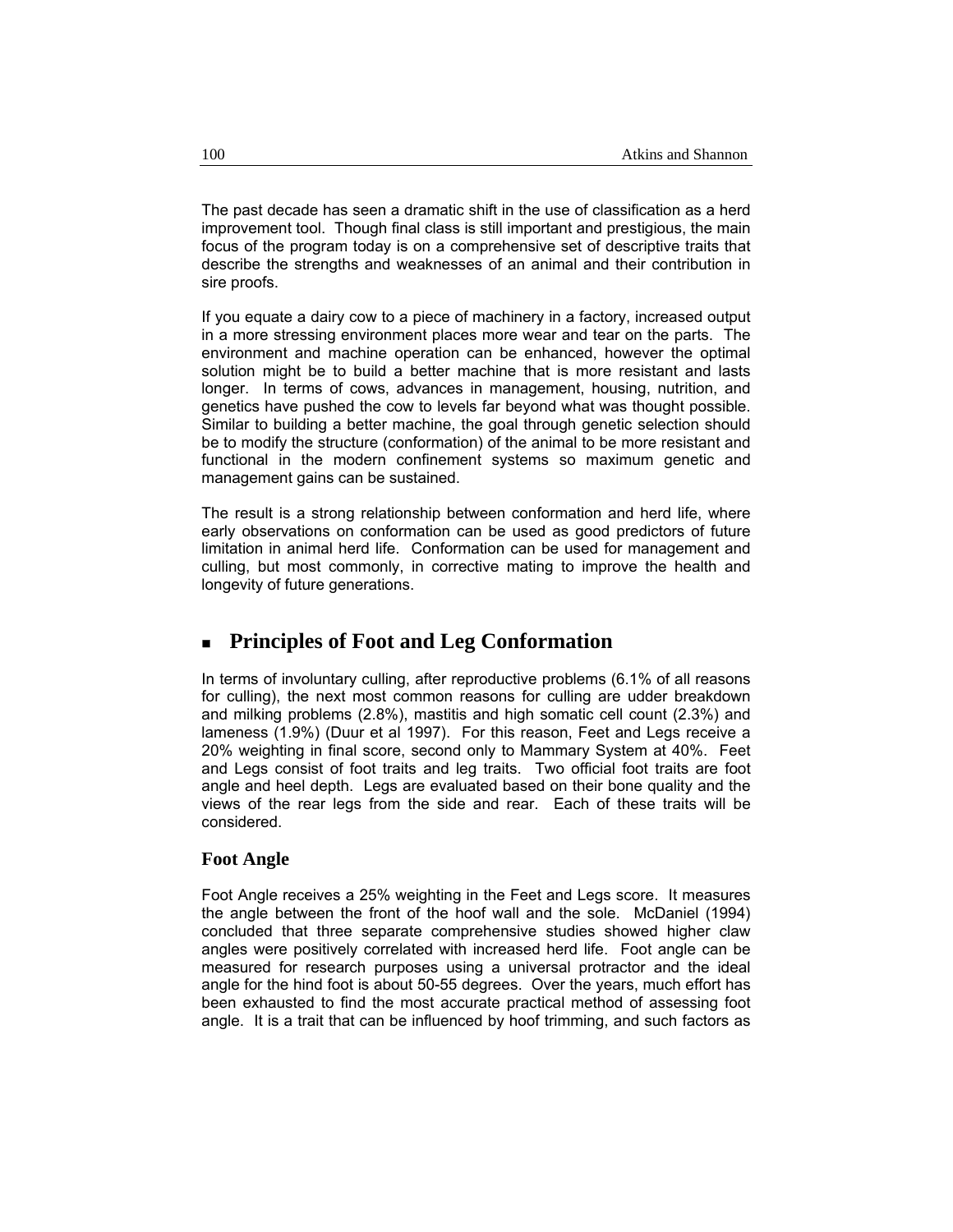bedding, mats, and manure pack can make it more difficult to assess. Although the trait represents the toe angle, Holstein Canada has determined that the most accurate method of assessment is to evaluate the angle of the hairline at the top of the foot (see Figure 11). This procedure generates the most consistent foot angle data and is least biased by hoof trimming and bedding. The reference point for the trait is to follow the angle of the hairline on the rear foot, and extend this line forward to the point it intersects the cow's front leg or her abdomen. A code 7 (ideal) produces a line from the hairline that intersects the front leg at the knee (see Figure 12).







**Figure 12: Intersection of the extension line generated from the hairline (Holstein Canada Type Classification Fact Sheet)**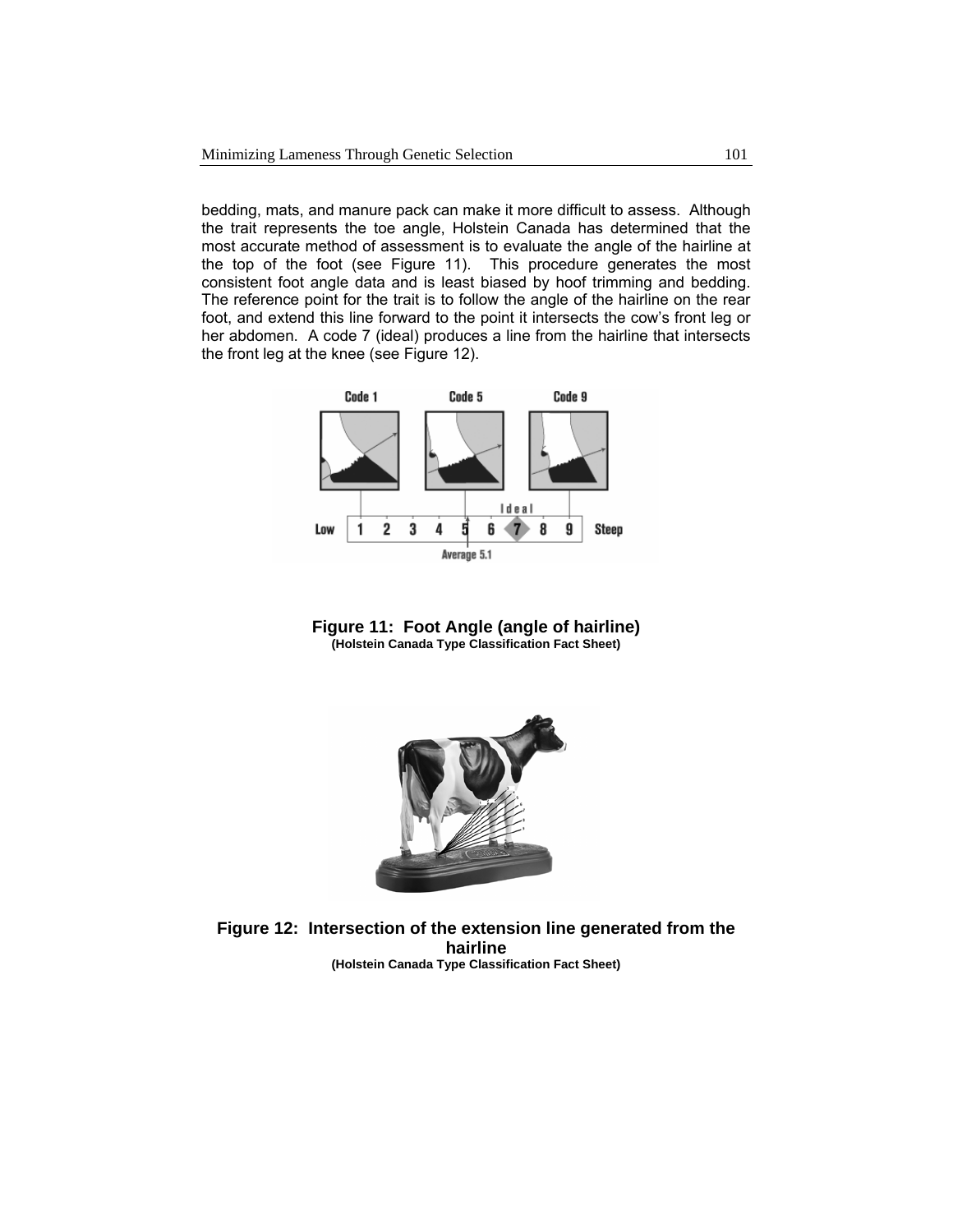## **Heel Depth**

Heel Depth also receives a 25% weighting in the Feet and Legs score. The reference point for this trait is the distance from the hairline, at the back outside portion of the rear foot, straight down to the floor (see Figure 13). A depth of at least 4 centimeters is required to receive the ideal code of 9. Canada is one of the few countries evaluating heel depth as geneticists in numerous other countries feel it is closely linked to the foot angle. Since the depth of heel is a focus of many Canadian Holstein breeders, and since several sires have been identified with less than usual links between heel depth and foot angle, Holstein Canada continues to use the trait to encourage deeper heels. Code 9 in Figure 13 is the ideal for this trait and the heritability, defined as the percentage of variance in the population resulting from genetics, (0.10 for heel depth), is similar to other foot traits (Boettcher et al. 2000). Bedding and manure pack can complicate the assessment of heel depth.



**Figure 13: Heel Depth (from posterior hairline of rear foot) (Holstein Canada Type Classification Fact Sheet)** 

### **Bone Quality**

Bone Quality receives a 15% weighting in the feet and legs score. It is assessed by the flatness and cleanness of bone in the shank, hock, and thigh regions. An ideal code of 9 reflects bone quality that is extremely flat with cleanness throughout and tendons well defined. Bone quality is an indication of fitness and good circulation through the legs without excessive swelling in the joints. A strong positive correlation exists between bone quality, dairyness and milk production.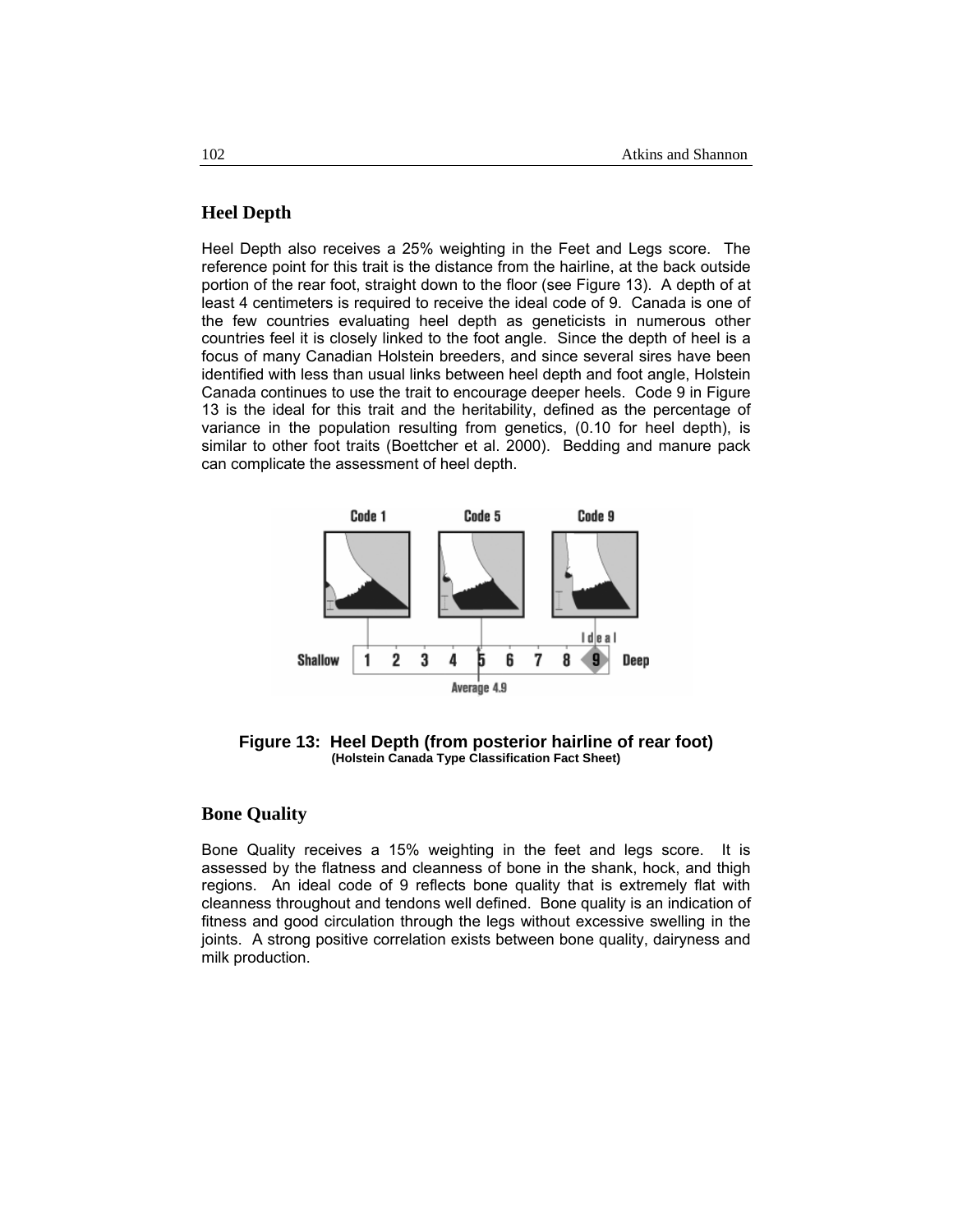

## **Figure 14: Bone Quality - degree of flatness in shank, hock and thigh**

**(Holstein Canada Type Classification Fact Sheet)** 

## **Rear Leg – Side View**

Rear Leg – Side View is often referred to as the set of the hind leg and is an assessment of the degree of curvature of the hock when viewed from the side. It receives a 15% weighting in the Feet and Legs score. McDaniel (1994), using data collected in both North America and Europe, indicated that an intermediate set could be correlated with increased herd life, however, he suggested the heritability was lower for leg traits than foot traits. Work done by Holstein Canada indicates that the set of the hock ranges from 135 degrees to 170 degrees with the ideal being 150-155 degrees. It would appear that the ideal set in the U.S. classification system is slightly straighter than in the Canadian system.



**Figure 15: Rear leg side view (curved, ideal and straight legs)**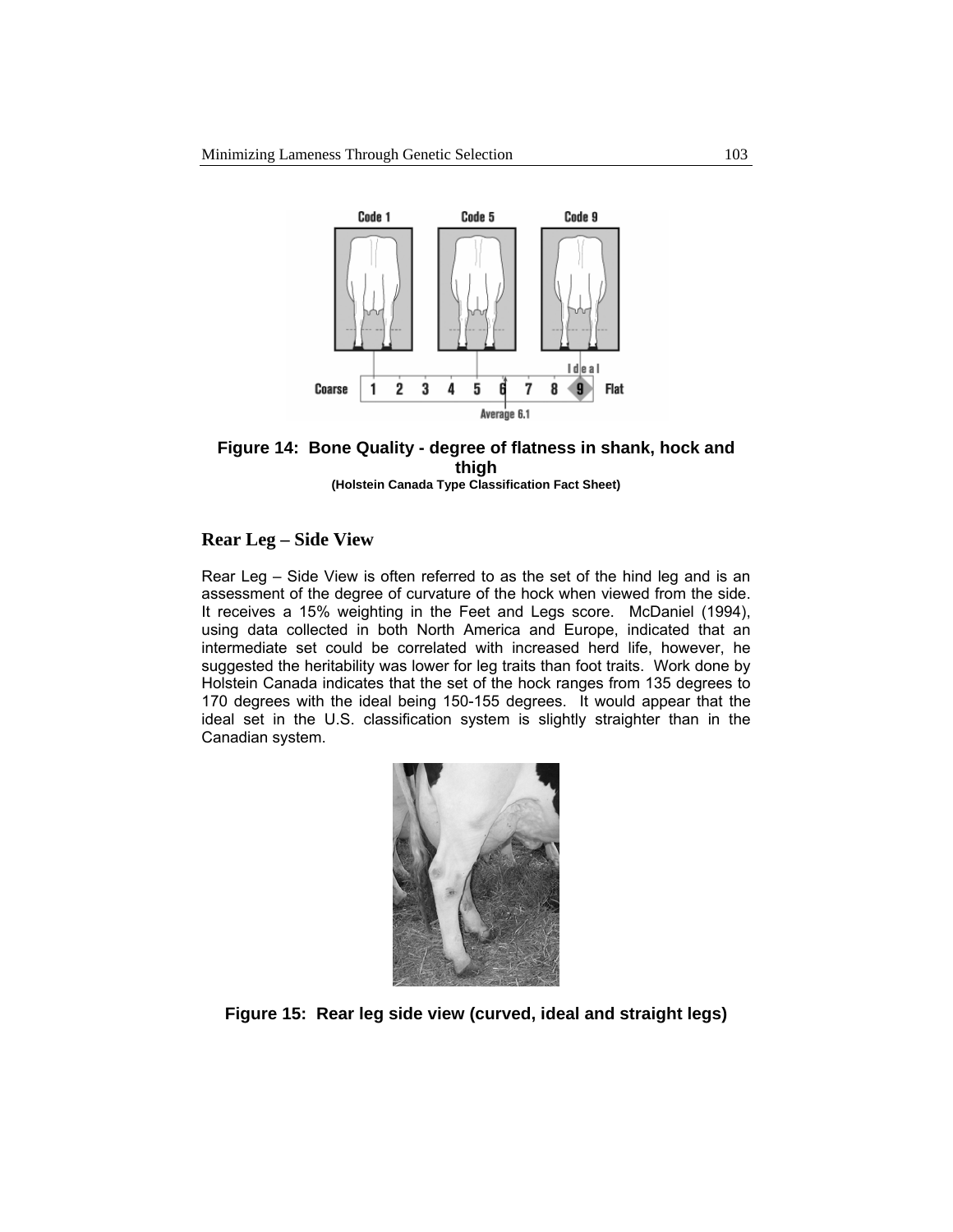A line can be visualized from the pastern, up the middle of the shank through the center of the hock and upward to the rump. A code is determined by the position where the line intersects the rump. A line that intersects with the pin bone is coded 5 – intermediate curve with an angle between 150 and 155 degrees. Lower codes are assigned to straight legs where the line intersects between the pin and hip. When the line goes to the rear of the pins, it indicates excessive curve and receives higher codes.



**Figure 16: Rear Leg - Side View (set of legs when viewed from side) (Holstein Canada Type Classification Fact Sheet)** 

#### **Rear Leg – Rear View**

Rear Leg – Rear View evaluates the straightness of the rear legs when viewed from behind and is measured by the degree of inward deviation of the hocks and the corresponding degree to which the toes point outward. These reference points are assessed in relation to plumb lines going straight down to the ground from the pin bones. There is a strong relationship between the rear leg - rear view and the general health and soundness of the foot. Normally the legs should be straight from behind facilitating fluid, "straight ahead motion" with the outer claw carrying a greater share of the weight. Contusions to the corium of the outer claw will create sensitivity and pain and the cow will attempt to compensate by shifting more weight onto the inner claw. This results in a "toeing out" and "hocking in" posture as evaluated from the rear leg rear view. Cows with this posture have a paddling gait and lack the normal straight, fluid motion. Similar to the other feet and leg traits, the rear leg rear view scores are influenced by genetic and environmental factors. The genetic component involves not only the conformation of the foot but also its resistance to injury and disease. The environmental component is less significant in two-year old heifers and can be zeroed out by statistical genetic calculations based on within herd and between herd comparisons. A code 9 (ideal) is given to legs that are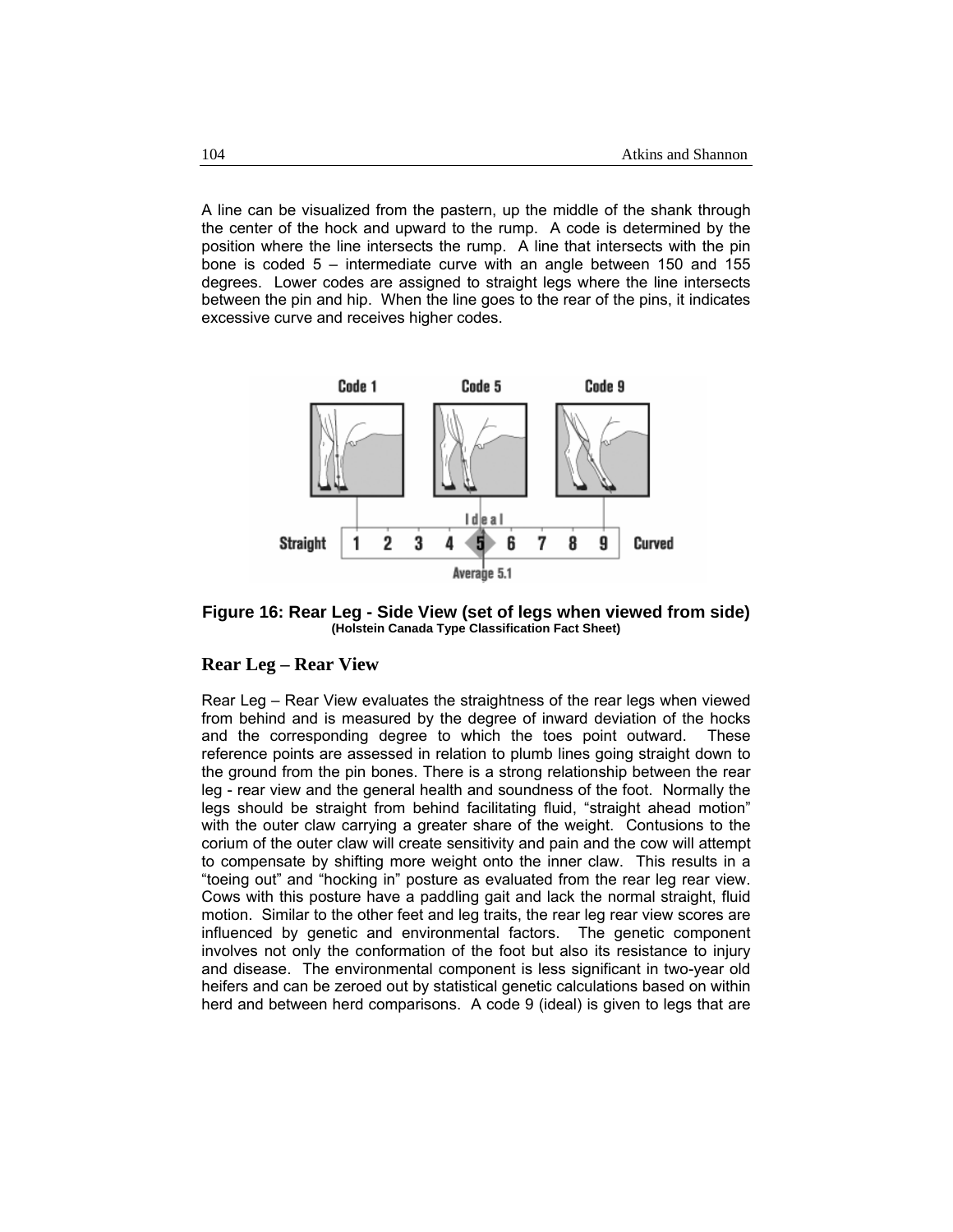wide apart and track in a straight line for ease of movement. Rear Leg - Rear View receives a 20% weighting in the Foot and Leg score calculation. Many dairymen consider this evaluation as an excellent predictor of longevity and consider it an evaluator of both their breeding program, nutrition and cow comfort management.



#### **Figure 17: Rear Leg - Rear View (turn of hock and placement of toes) (Holstein Canada Type Classification Fact Sheet)**

## **Genetic Estimates Adjusted for Non-Genetic Factors**

Genetic evaluation for conformation traits is processed on a quarterly basis. In addition to age and stage of lactation, the model adjusts for herd management/environmental factors by accounting for herdmate contemporaries and herd variance. These adjustments attempt to remove any non-genetic influences from the field observations, such that only genetic differences remain.

Fatehi et al. (2001) studied the genotype-by-environment interaction for feet and leg traits scored in different environments, including free versus tie stalls, slatted versus solid flooring, and untrimmed versus trimmed hooves. Although actual feet and leg scores were lower in cows in tie stalls, on slatted floors and in herds without trimming, there was little impact on genetic parameters as genetic correlations for feet and leg traits across pairs of management systems were >0.85 with the exception of rear leg – rear view. They concluded the effects of genotype-by-environment were not important for foot and leg conformation, indicating non-genetic factors are adequately eliminated in the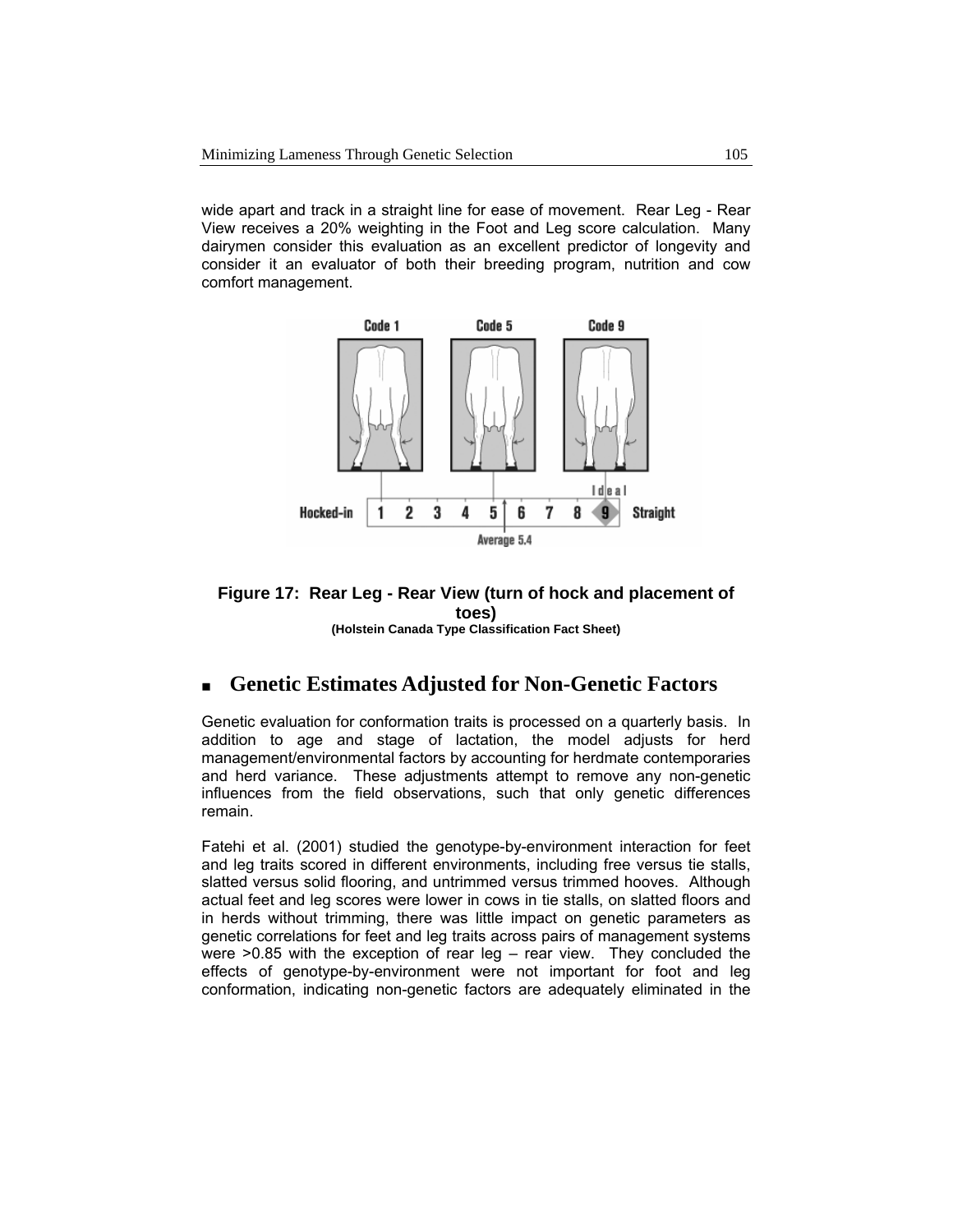current procedures for appraising the traits in the field and the subsequent processing of genetic evaluations.

# **Indirect Selection for Minimizing Lameness**

Lameness is considered to be the third most costly health problem in dairy cattle. A 1996 survey in the U.S. by the National Animal Health Monitoring System reported that 15% of all culling was directly due to lameness or injury. Only reproduction (26.7%), and udder and mastitis problems (26.5%) were more common reasons for culling. Additionally, culls for reproduction may be related to reduced heat detection caused by foot and leg problems, as Sprecher et al. (1996) found a lameness score greater than 2 on a 1 to 5 scale predicted extended intervals from calving to first service and conception, required more services per pregnancy and caused the animal to be 8.4 times more likely to be culled. Boettcher and Fatehi (2001) indicated feet and leg problems affect about 25% of the cows in an average herd, with half the cows having repeat episodes.

Environmental factors such as nutrition, housing and other management practices play a large role in lameness. In addition, genetic factors are also significant. Specific claw disorders have heritabilities ranging from near zero to greater than 30% (Distl et al. 1990; Huang and Shanks, 1993). Unfortunately, disease traits and a measure of lameness are not routinely recorded on a national basis making it unfeasible to select directly for foot and leg disease traits as a genetic strategy. However, several conformation traits have been found to have a strong relation with lameness such that a combination of foot and leg traits could be used indirectly to select for resistance to lameness. Heritability of clinical lameness and genetic correlations with foot and leg conformation traits are listed in table 1. Heritabilities and genetic correlations between feet and leg conformation traits and herd life are listed in table 2.

## **Table 1: Genetic correlation between lameness and foot and leg conformation**

|                 | <b>Heritability</b> | <b>Genetic Correlation with:</b> |         |                                                 |
|-----------------|---------------------|----------------------------------|---------|-------------------------------------------------|
|                 |                     |                                  |         | Feet and Legs   Foot Angle   Rear Leg Rear View |
| <b>Lameness</b> | 0.10                | $+0.46$                          | $+0.59$ | $+0.65$                                         |

(Boettcher et al. 1998, Van Dorp and Boettcher, 1999)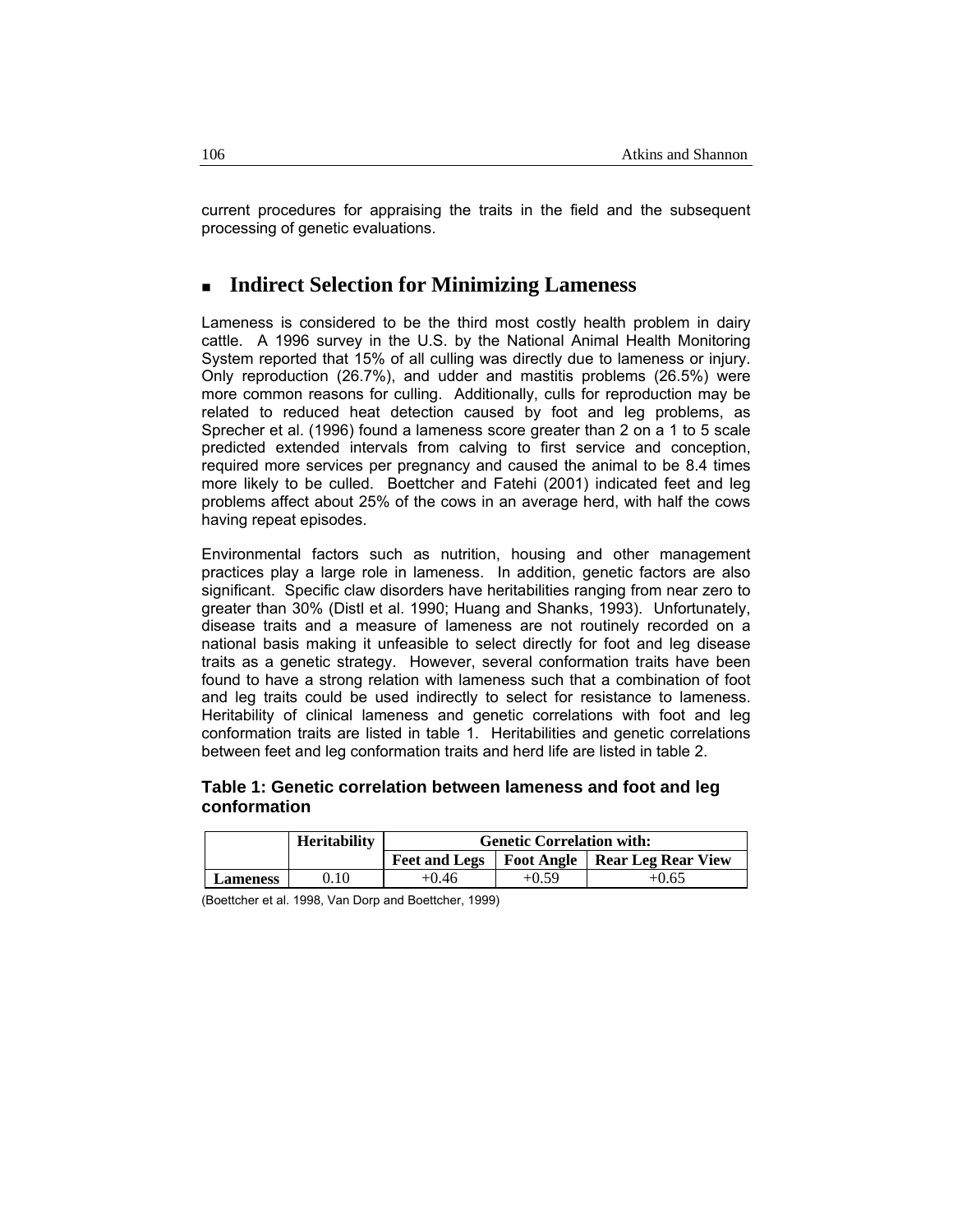| Trait                        | Heritability | <b>Genetic Correlation with</b> |
|------------------------------|--------------|---------------------------------|
|                              |              | Herd Life                       |
| <b>Feet and Legs</b>         | 0.21         | $+0.52$                         |
| <b>Foot Angle</b>            | 0.13         | $+0.41$                         |
| <b>Heel Depth</b>            | 0.10         | $+0.44$                         |
| <b>Bone Quality</b>          | 0.28         | $+0.45$                         |
| <b>Rear Legs - Side View</b> | 0.26         | $-0.02$                         |
| <b>Rear Legs - Rear View</b> | 0.13         | $+0.67$                         |

**Table 2: Foot and Leg heritabilities and genetic correlations with herd life** 

(Schaeffer 1998; Boettcher et al. 2000; Fatehi and Boettcher 2001)

Due to the strong relationship between lameness and some foot and leg conformation traits, Boettcher and Fatehi (2001) derived a selection index to predict locomotion based on foot and leg conformation traits. Solving of the selection index equations resulted in weights of 1.0 for Feet and Legs, 2.25 for Foot Angle and 2.94 for Rear Legs – Rear View.

#### **Locomotion Index = 1.0\*Feet and Legs + 2.25\*Foot Angle + 2.94\*Rear Leg – Rear View**

The use of indirect selection using the locomotion index resulted in an accuracy of 97.5% relative to direct selection for clinical lameness. The Canadian Genetic Evaluation Board has recommended the locomotion index (based on feet and leg conformation traits) be incorporated into the Canadian national selection index, Lifetime Profit Index, in 2002 with an approximate weighting of 12.6%. Lifetime Profit Index is a genetic selection index that combines the economic merits of production, durability and health traits into the national selection strategy for all dairy breeds in Canada.

## **Conclusion**

The genetic component of minimizing lameness can be significantly improved by selecting for the desirable foot and leg conformation traits as discussed in this paper. Accurate analysis of foot and leg conformation is essential in order to identify the sires with superior genetic transmitting ability for these specific traits. Breeders must look beyond a sire's general foot and leg proof and focus on his specific component traits if maximum genetic benefit is to be achieved. A combination of good management practices, improved cow comfort and intense selection on foot and leg conformation can substantially reduce the incidence and costs associated with lameness in dairy cattle.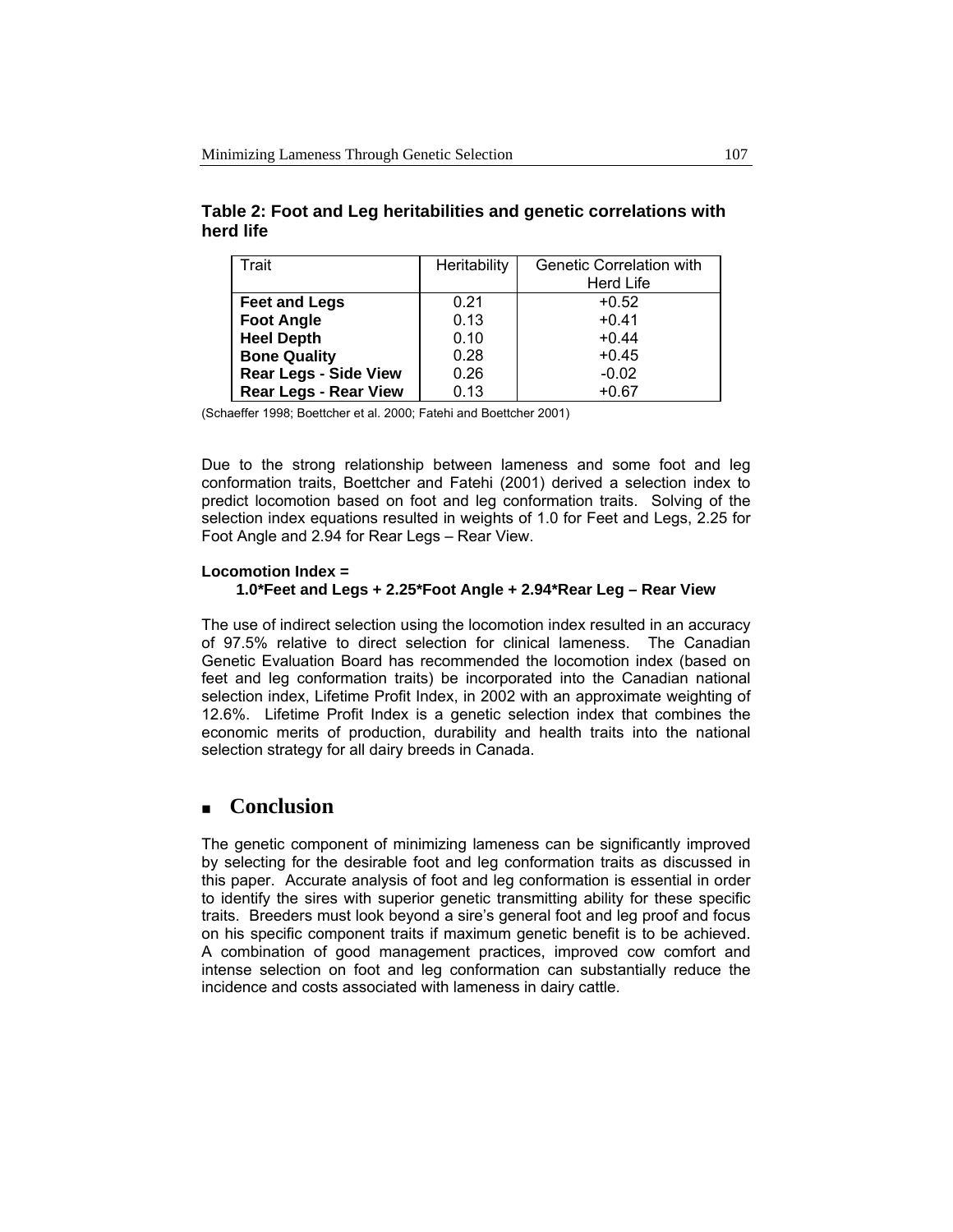## **References**

- Animal and Plant Health Inspection Service. 1996. Part 1. Reference of 1996 Dairy Management Practices. National Animal Health Monitoring System. United States Dept. Agr. Fort Collins, Co.
- Blowey, R.W. 1998. Cattle Lameness and Hoofcare. Reprinted with alterations, Farming Press, Ipswich, U.K.
- Boettcher, P.J., J. Dekkers. 1996. Indirect selection for resistance to feet and leg disorders. March issue, Holstein Journal.
- Boettcher, P.J., J.C.M. Dekkers, L.D. Warnick and S.J. Wells. 1998. Genetic analysis of clinical lameness in dairy cattle. J. Dairy Sci. 81:1148-1156.
- Boettcher, P.J., J. Fatehi and L.R. Schaeffer. 2000. Updated estimates of genetic parameters for three experimental feet and leg traits and their approximate genetic correlation with herd life. Report to the Technical Committee of the Genetic Evaluation Board.
- Boettcher, P.J. and J. Fatehi. 2001. A new subindex for resistance to locomotive disorders. Report to the Technical Committee of the Genetic Evaluation Board.
- Distl, O., D.S. Koorn, B.T. McDaniel, D. Petersen, R.D. Politiek and A. Reurink. 1990. Claw traits in cattle breeding programs: Report of E.A.A.P. working group. Livest. Prod. Sci. 25:1-13.
- Dűrr, J.W., H.G. Mondardes, R.I. Cue and J.C. Philpot. 1997. Culling in Quebec Holstein herds. 2. Study of Phenotypic Trends in Reasons for Disposal. Can. J. Anim. Sci. 77:601-608.
- Fatehi, J. and P.J. Boettcher. 2001. Updated estimates of heritabilities for the three newest feet and leg traits. Report to the Technical Committee of the Genetic Evaluation Board.
- Fatehi, J., A. Stella, J. Shannon, and P.J. Boettcher. 2001. Genetic parameters for feet and leg traits evaluated in different management environments. Submitted to J. Dairy Sci. 2001.
- Greenough, P.R., F.J. MacCallum, A.D. Weaver. 1972. Lameness in Cattle. Oliver and Boyd, Edinburgh, U.K.
- Holstein Association of Canada. 2001. Classification Program. www.holstein.ca/English/TC/program.asp.
- Huang, Y.C. and R.D. Shanks. 1993. Within-herd estimates of heritabilities of hoof characteristics. J. Dairy Sci. 76(Sup. 1):148.
- McDaniel, B.T. 1994. Feet and leg traits of dairy cattle. Proceedings of the Eighth International Symposium on Disorders of the Ruminant Digit. 102-109.
- Raven, E.T. 1989. Cattle Footcare and Claw Trimming. Third impression (with amendments), Farming Press, Ipswich, U.K.
- Schaeffer, L.R. 1998. Estimates of genetic variances for conformation traits. Report to the Technical Committee of the Genetic Evaluation Board.